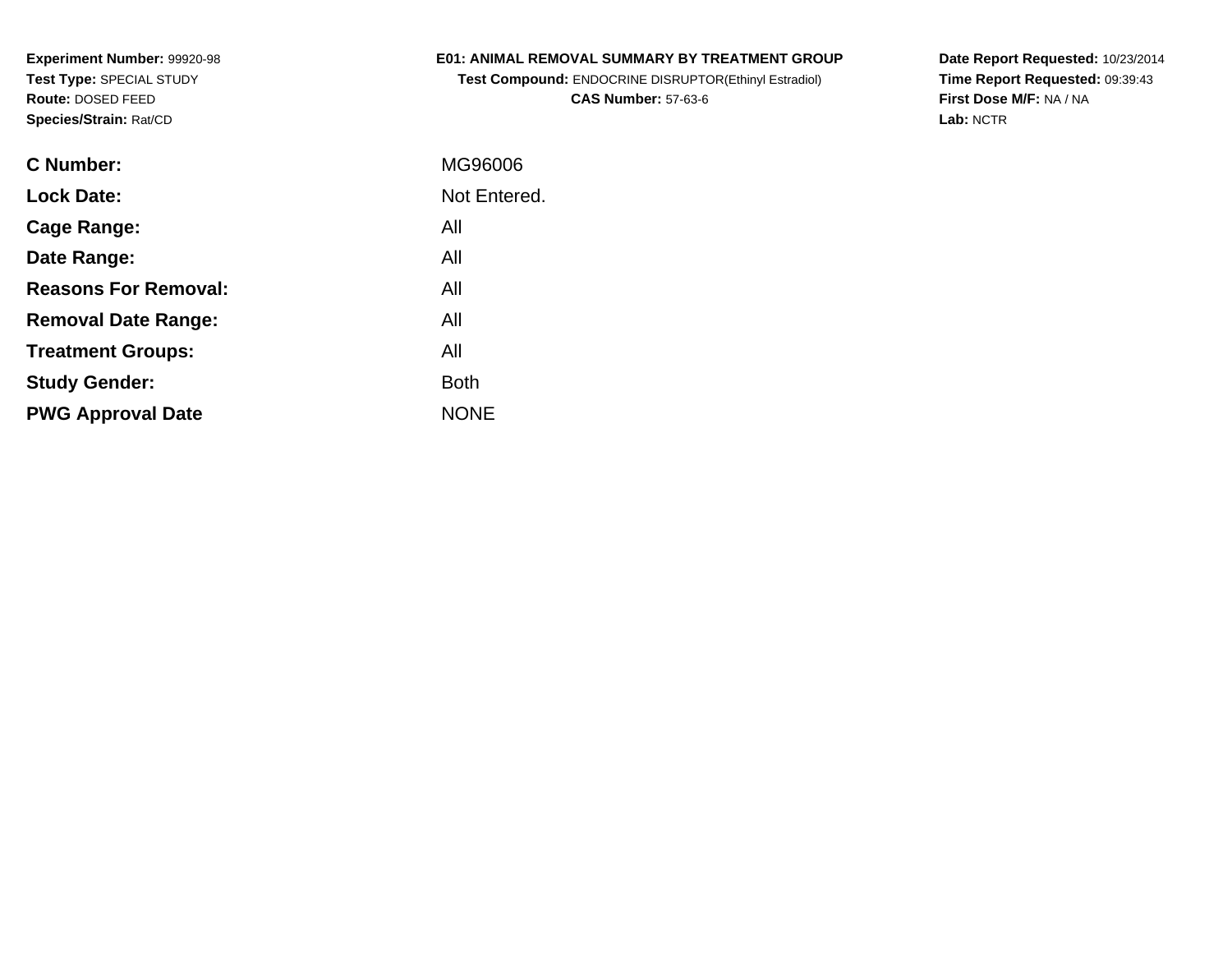## **E01: ANIMAL REMOVAL SUMMARY BY TREATMENT GROUP**

**Test Compound:** ENDOCRINE DISRUPTOR(Ethinyl Estradiol)

**CAS Number:** 57-63-6

**Date Report Requested:** 10/23/2014 **Time Report Requested:** 09:39:43**First Dose M/F:** NA / NA**Lab:** NCTR

#### **MALE**

| <b>TREATMENT</b> |              | <b>Moribund</b><br><b>Sacrifice</b> | Terminal<br><b>Sacrifice</b> |
|------------------|--------------|-------------------------------------|------------------------------|
| F1               | CONTROL      | 0                                   | 25                           |
| F <sub>1</sub>   | 2.0 PPB      | 0                                   | 25                           |
| F <sub>1</sub>   | 10 PPB       | O                                   | 25                           |
| F <sub>1</sub>   | 50 PPB       |                                     | 25                           |
|                  | <b>TOTAL</b> |                                     | 100                          |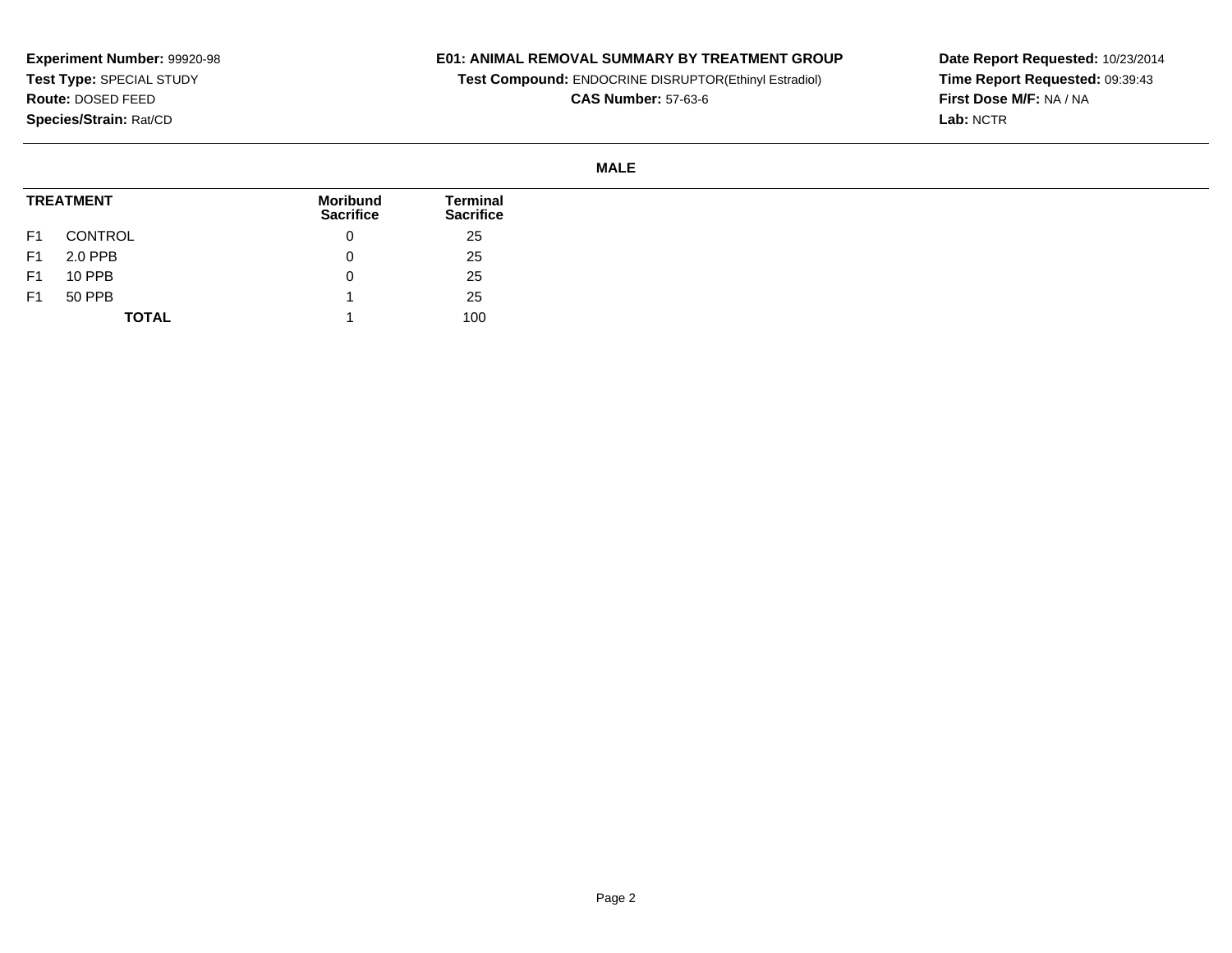#### **E01: ANIMAL REMOVAL SUMMARY BY TREATMENT GROUP**

**Test Compound:** ENDOCRINE DISRUPTOR(Ethinyl Estradiol)**CAS Number:** 57-63-6

\*\*\*END OF MALE DATA\*\*\*

**Date Report Requested:** 10/23/2014**Time Report Requested:** 09:39:43**First Dose M/F:** NA / NA**Lab:** NCTR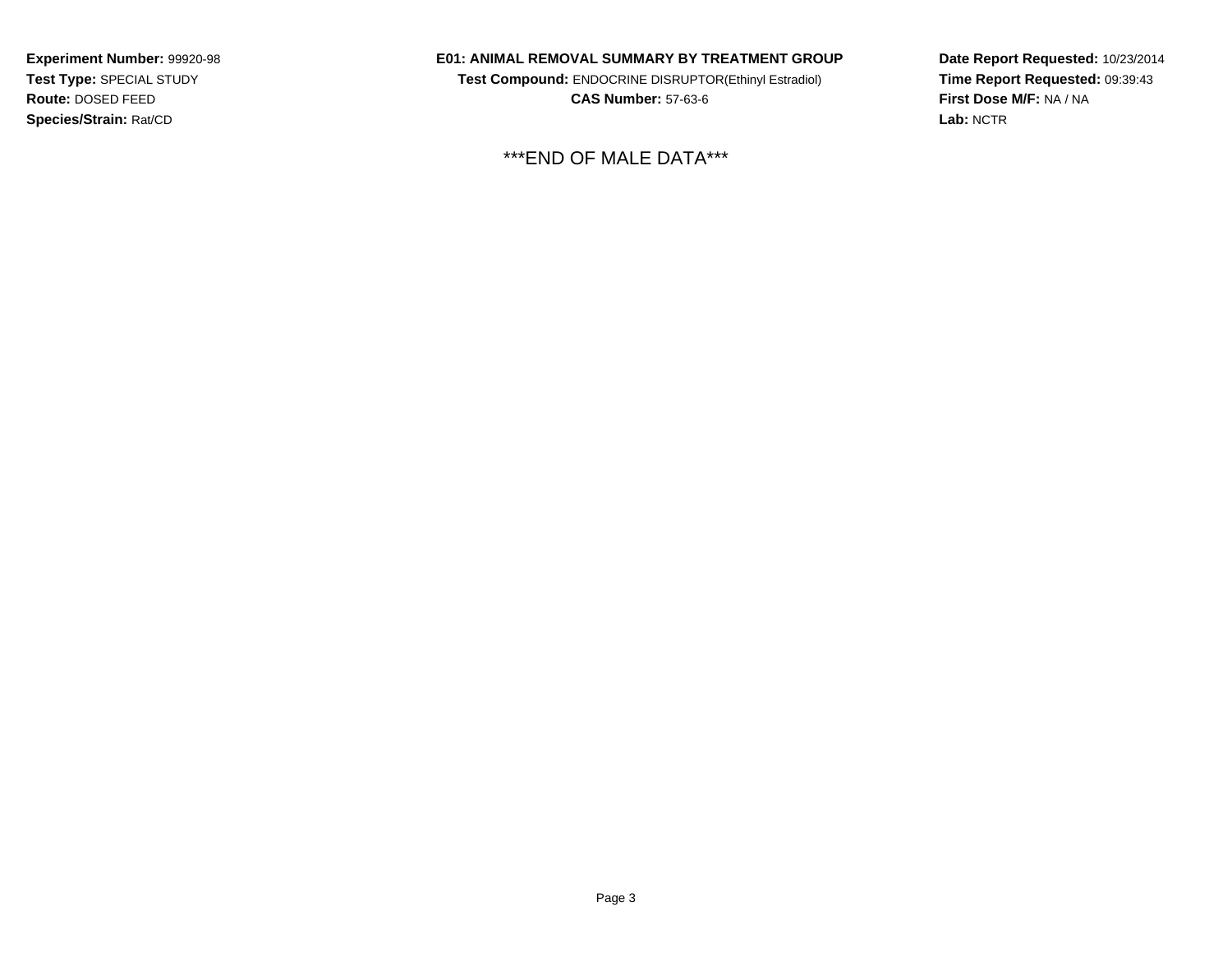## **E01: ANIMAL REMOVAL SUMMARY BY TREATMENT GROUP**

**Test Compound:** ENDOCRINE DISRUPTOR(Ethinyl Estradiol)

**CAS Number:** 57-63-6

**Date Report Requested:** 10/23/2014 **Time Report Requested:** 09:39:43**First Dose M/F:** NA / NA**Lab:** NCTR

### **FEMALE**

|                | <b>TREATMENT</b> | Moribund<br><b>Sacrifice</b> | Terminal<br><b>Sacrifice</b> |
|----------------|------------------|------------------------------|------------------------------|
| F <sub>1</sub> | CONTROL          |                              | 25                           |
| F <sub>1</sub> | 2.0 PPB          |                              | 25                           |
| F <sub>1</sub> | 10 PPB           |                              | 25                           |
| F1             | 50 PPB           |                              | 25                           |
|                | <b>TOTAL</b>     |                              | 100                          |